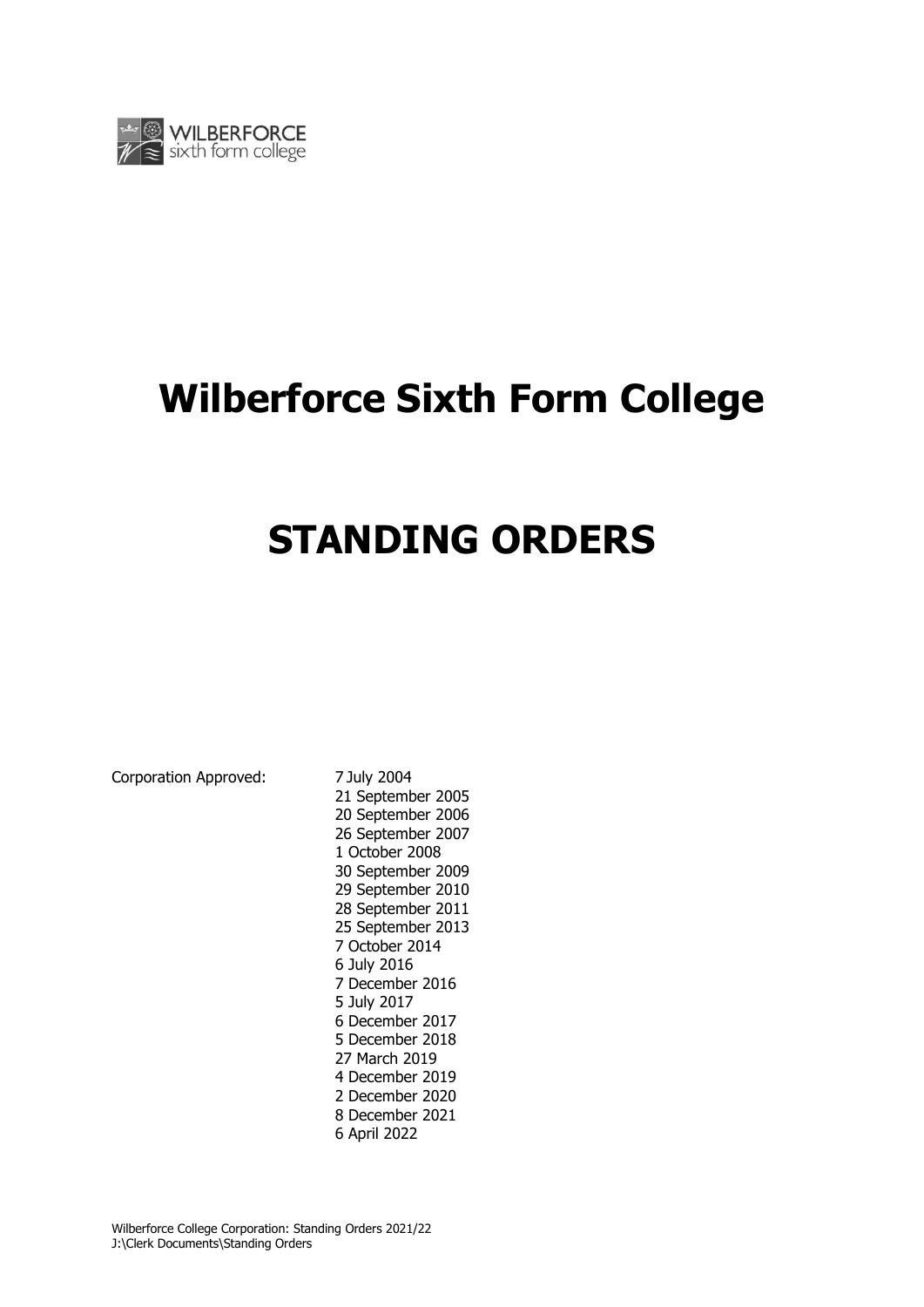# **Wilberforce Sixth Form College**

# **STANDING ORDERS: INDEX**

|                                                                  | <b>Standing</b><br>Order no |
|------------------------------------------------------------------|-----------------------------|
| Admission of press and public to meetings                        | 25                          |
| Application of the seal                                          | 31                          |
| Appointment of Chair and Vice Chair of the Corporation           | 4                           |
| Appointment of Chairs of Committees                              | 5                           |
| Assessment of Corporation performance                            | 19                          |
| Attendance at meetings of the Corporation                        | 7                           |
| Clerk's responsibilities where Governors act beyond their powers | 28                          |
| Code of Conduct                                                  | 24                          |
| Committees of the Corporation                                    | 13                          |
| Composition of the Corporation                                   | $\mathbf{1}$                |
| Confidential reporting (whistleblowing)                          | 26                          |
| Duties and responsibilities of the Corporation                   | 9                           |
| Duties and responsibilities of the Principal                     | 10                          |
| Duties and responsibilities of the Clerk                         | 11                          |
| Independent professional advice for members of the Corporation   | 29                          |
| Governor eligibility                                             | 8                           |
| Governors expenses                                               | 3                           |
| Governor leave of absence                                        | 32                          |
| Interests of members                                             | 21                          |
| Meetings of the Corporation                                      | 12                          |
| Membership of Committees                                         | 15                          |
| Minutes of Committee and Corporation meetings                    | 22                          |
| Notice of meetings                                               | 20                          |
| <b>Powers of Committees</b>                                      | 14                          |
| Principal powers of a Further Education Corporation              | 27                          |
| Proceedings of meetings                                          | 17                          |
| Quorums                                                          | 16                          |
| Rules and byelaws                                                | 27                          |
| Termination of membership                                        | 6                           |
| Terms of office of members                                       | 2                           |
| Variation or revocation of Standing Orders                       | 30                          |
| Withdrawal from meetings                                         | 18                          |
| Written reports                                                  | 23                          |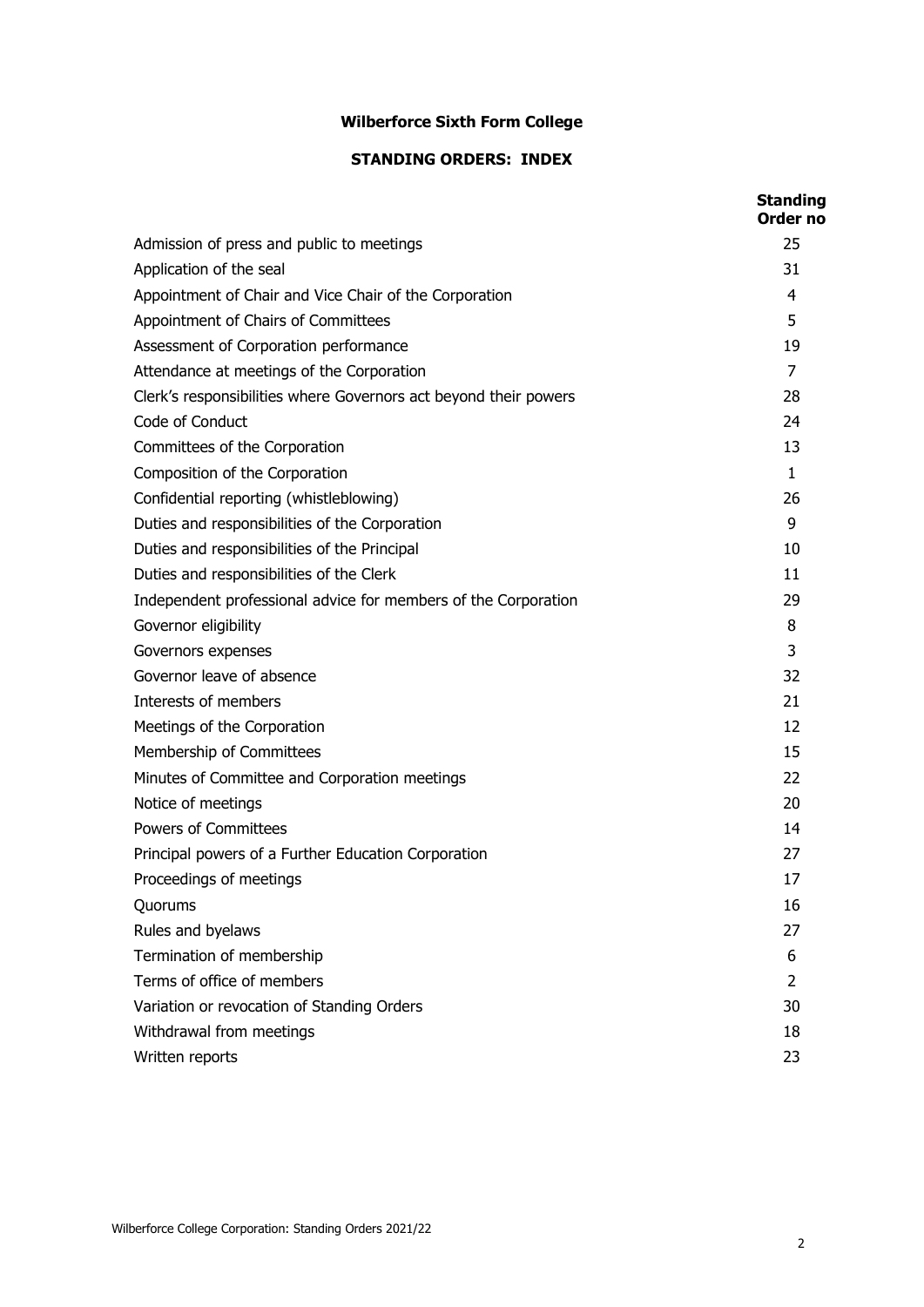# **Wilberforce Sixth Form College**

# **STANDING ORDERS**

# **1. COMPOSITION OF THE CORPORATION**

The Corporation consists of 19 Members as follows:

- a) 13 Corporation Members as defined in Clause  $2(1)(a)$  of the Instrument of Government.
- b) 1 Principal of the Colege as defined in Clause 2(1)(b) of the Instrument of Government.
- c) 1 Staff Member elected by the Teaching Staff as defined in Clause  $2(1)(c)$  of the Instrument of Government.
- d) 1 Staff Member elected by the Support Staff as defined in Clause  $2(1)(c)$  of the Instrument of Government.
- e) 2 Student Members as defined in Clause 2(1)(d) of the Instrument of Government.
- f) 1 Parent Members as defined in Clause  $2(1)(e)$  of the Instrument of Government.

The Search & Governance Committee will prepare appropriate procedures for the selection and nomination of new and replacement Members of the Corporation.

#### **2. TERMS OF OFFICE OF MEMBERS**

- a) Members of the Corporation will be appointed for a maximum term of office of 4 years.
- b) The Clerk to the Corporation will write to new/re-appointed members giving details of the term of office.
- c) A member may resign his/her office at any time by giving notice in writing to the Clerk to the Corporation.
- d) Members, at the end of their term of office, will be eligible for re-appointment subject to an evaluation by the Corporation of the contribution, performance, skills and experience of the individual member.

#### **3. GOVERNORS EXPENSES**

Members of the Corporation are actively encouraged to claim travelling, subsistence or other allowances in accordance with the policy approved in respect of the College staff. All claims will be authorised by the Clerk.

### **4. APPOINTMENT OF CHAIR AND VICE CHAIR OF THE CORPORATION**

- a) Members of the Corporation will appoint a Chair and a Vice Chair from among their number.
- b) The Chair and the Vice Chair will be elected for a term of 2 years. The Principal and any Staff or Student members are not eligible for appointment as Chair or Vice Chair. The election of the Vice-Chair and Chair will be staggered and where possible, not held at the same time.
- c) The Chair or Vice Chair may resign their office at any time by giving notice in writing to the Clerk of the Corporation.
- d) At the last or at the first meeting before the expiry of the term of office of the Chair or the Vice Chair, or following the resignation of the Chair or Vice Chair, the members will appoint a new Chair or Vice Chair, as the case may be, from among their number.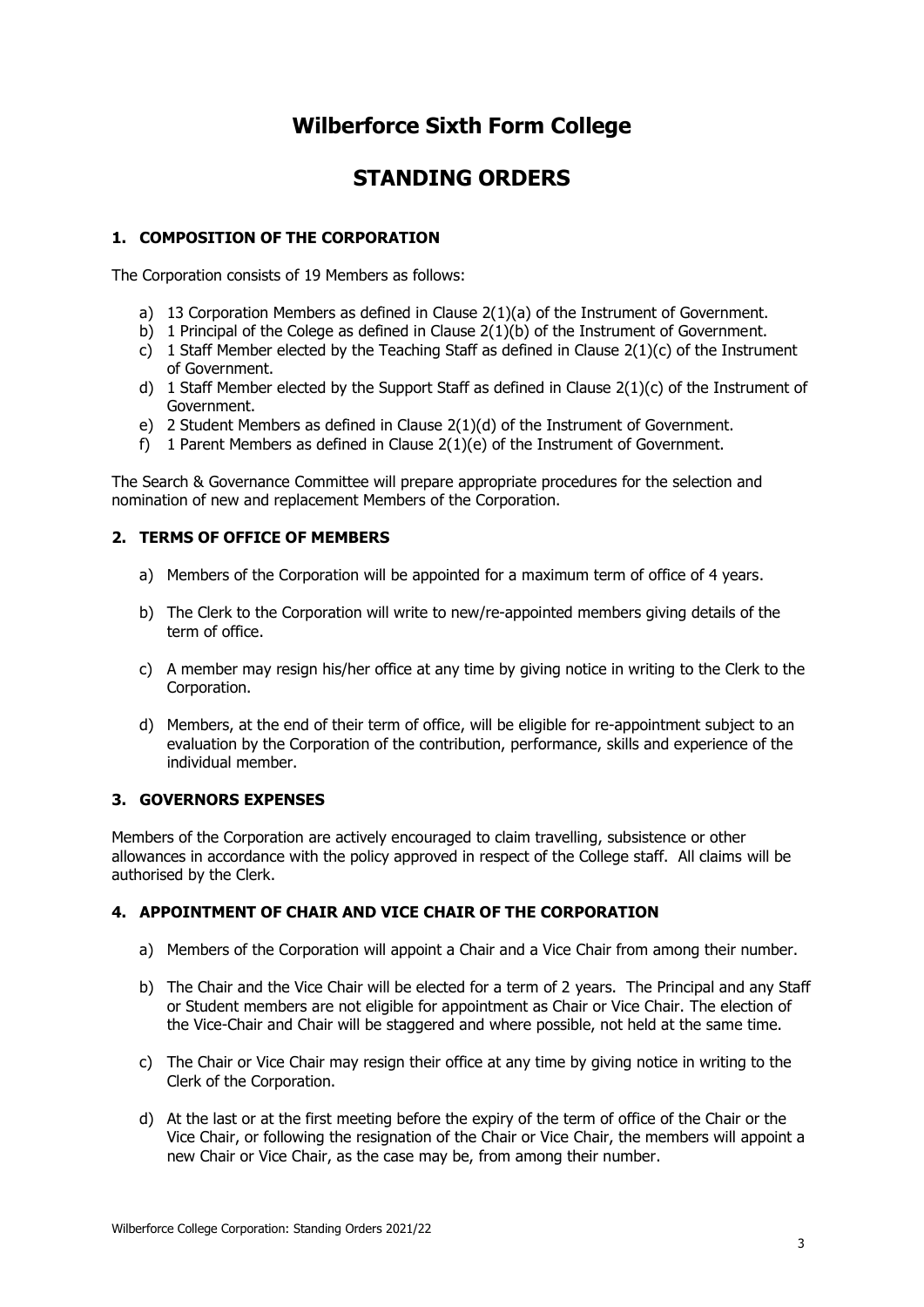- e) At the expiry of their term of office the Chair or Vice Chair will be eligible for re-appointment.
- f) If both the Chair and the Vice Chair are absent from any meeting of the Corporation, the members present will choose one of their number to act as Chair for that meeting, provided that the member chosen is not the Principal or a Staff or Student member.

# **5. APPOINTMENT OF CHAIRS OF COMMITTEES**

The Chairs of the committees of the Corporation will be elected annually. No member will be Chair of more than two Committees. In the absence of the Chair at a Committee, meeting members will choose one of their number to act as Chair for that meeting.

#### **6. TERMINATION OF MEMBERSHIP**

- a) If at any time the Corporation is satisfied that any member:
	- i) has been absent from all meetings of the Corporation and of any committees of which s/he is a member for a period of longer than 6 consecutive months, without the permission of the Corporation, or
	- ii) is unable or unfit to discharge the functions of a member

the Corporation may, by notice in writing to that member, remove him/her from office and thereupon the office will become vacant.

- b) If at any time the Corporation is satisfied that, after appointment, any member becomes a member of staff, e.g. enters into a contract of employment with the College, the Corporation will, by notice in writing to that member, remove him/her from office and thereupon the office will become vacant.
- c) The corporation may suspend a corporation member in the following circumstances only:
	- i) If a staff member is suspended as a member of staff
	- ii) If a student member is suspended from the College as a student

#### **7. ATTENDANCE AT MEETINGS OF THE CORPORATION AND COMMITTEES**

- a) Members of the Corporation are expected to attend all meetings of the Corporation and appropriate committee meetings. A very high level of attendance at all meetings is expected for the efficient and effective running of the Corporation.
- b) If unable to attend a meeting, Members shall notify the Clerk and will give as much notice as possible of their absence. If the Clerk judges that a meeting will not be quorate, s/he will immediately inform the Chair.
- c) The Clerk will maintain a register of attendances at all Corporation and Committee meetings.

#### **8. GOVERNOR ELIGIBILITY**

All governors must sign a governor eligibility form on appointment and annually thereafter.

#### **9. DUTIES AND RESPONSIBILITIES OF THE CORPORATION**

Under the Articles of Government, the Corporation is responsible for the following:

a) the determination and periodic review of the educational character and mission of the institution and the oversight of its activities;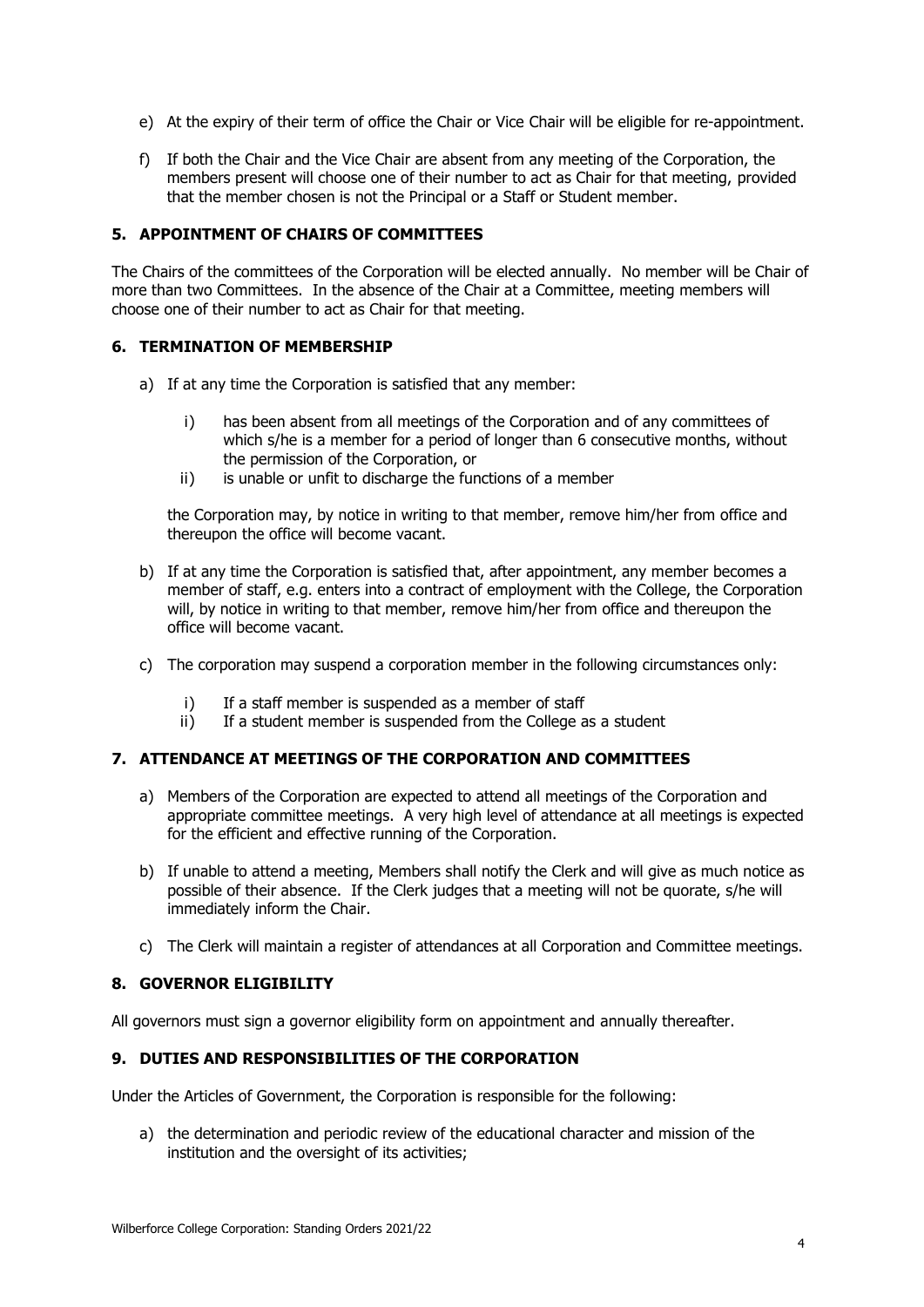- b) publishing arrangements for obtaining the views of staff and students on the determination and periodic review of the educational character and mission of the institution and the oversight of its activities;
- c) approving the quality strategy of the institution;
- d) the effective and efficient use of resources, the solvency of the institution and the Corporation and safeguarding their assets;
- e) approving annual estimates of income and expenditure;
- f) the appointment, grading, suspension, dismissal and determination of the pay and conditions of service of the holders of senior posts and the Clerk, including, where the Clerk is, or is to be appointed as, a member of staff, the Clerk's appointment, grading, suspension, dismissal and determination of pay in the capacity of a member of staff; and
- g) setting a framework for the pay and conditions of service of all other staff.

The Corporation may establish a Committee for any purpose or function and may delegate powers to such a Committee or to the Chair of the Corporation, or in his/her absence, the Vice Chair, or to the Principal.

The Corporation may not delegate the following duties:

- a) the determination of the educational character and mission of the institution;
- b) the approval of the annual estimates of income and expenditure;
- c) the responsibility for ensuring the solvency of the institution and the Corporation and for safeguarding their assets;
- d) the appointment of the Principal or holder of a senior post;
- e) the appointment of the Clerk, (including, where the Clerk is, or is to be, appointed as a member of staff the Clerk's appointment in the capacity of a member of staff);
- f) the modification or revocation of the Articles of Government
- g) the consideration of the case for dismissal, and the power to determine an appeal in connection with the dismissal of the Principal, the Clerk or the holder of a senior post, other than to a committee of members of the Corporation.

# **10. DUTIES AND RESPONSIBILITIES OF THE PRINCIPAL**

Under the Articles of Government the Principal shall be the Chief Executive of the Institution and shall be responsible for the following:

- a) making proposals to the Corporation about the educational character and mission of the institution and implementing the decisions of the Corporation;
- b) the determination of the institution's academic and other activities;
- c) preparing annual estimates of income and expenditure for consideration and approval by the Corporation, and the management of budget and resources within the estimates approved by the Corporation;
- d) the organisation, direction and management of the institution and leadership of the staff;
- e) the appointment, assignment, grading, appraisal, suspension, dismissal and determination, within the framework set by the Corporation, of the pay and conditions of service of staff, other than the holders of senior posts or the Clerk, where the Clerk is also a member of the staff; and
- f) maintaining student discipline and, within the rules and procedures provided for within these Articles, suspending or expelling students on disciplinary grounds or expelling students for academic reasons.

# **11. DUTIES AND RESPONSIBILITIES OF THE CLERK**

Under the Articles of Government, the Clerk is responsible for the following:

- a) advising the Corporation with regard to the operation of its powers;
- b) advising the Corporation with regard to procedural matters;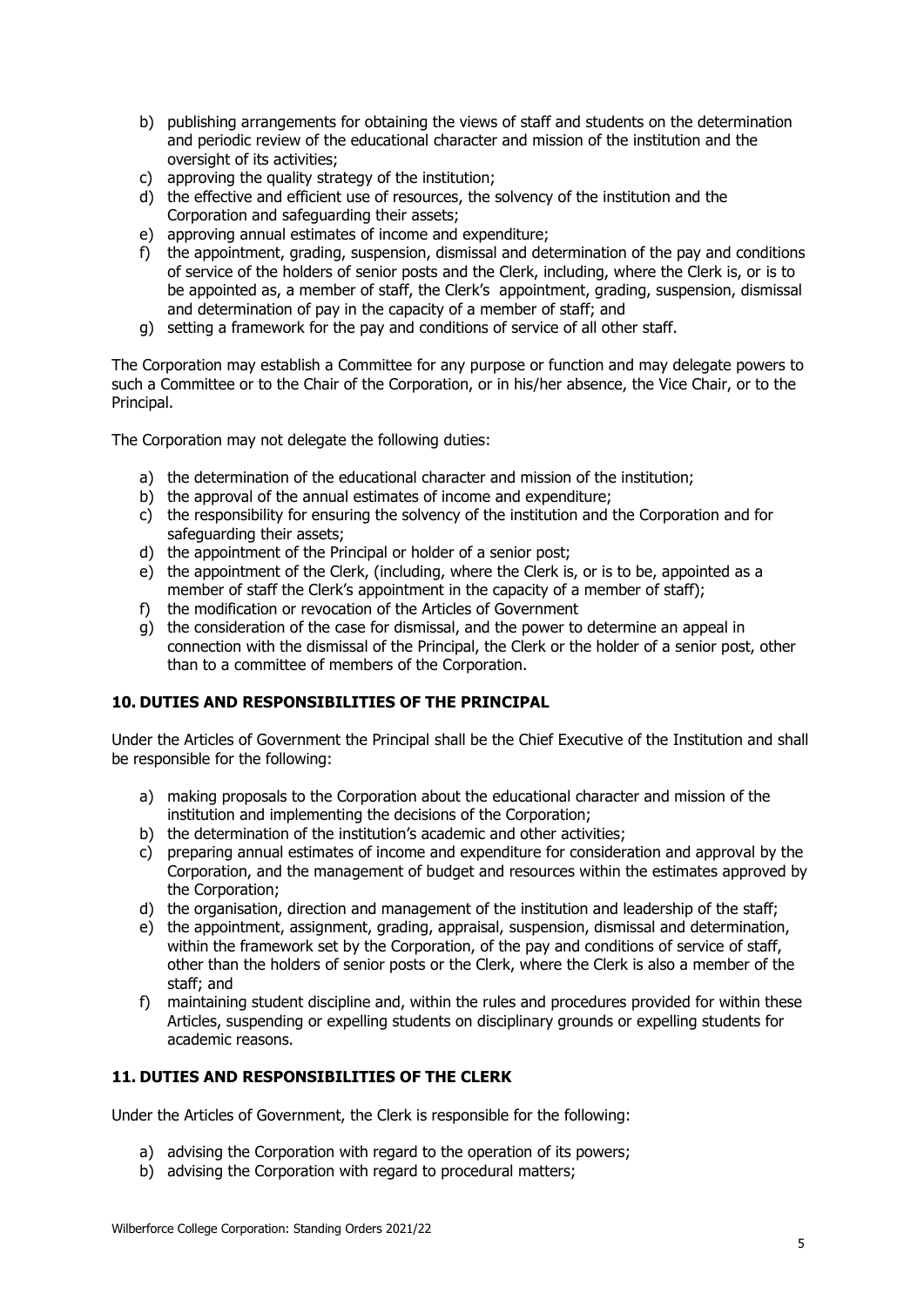- c) advising the Corporation with regard to the conduct of its business; and
- d) advising the Corporation with regard to matters of governance practice.

# **12. MEETINGS OF THE CORPORATION**

- a) The Corporation will hold at least one Ordinary meeting in every term and shall hold other meetings as and when required.
- b) At Ordinary meetings, the Corporation will receive the minutes of all committee meetings which have taken place since the last Ordinary meeting together with such other reports as are necessary.
- c) All Special Meetings of the Corporation are to be called in accordance with Clause 12(4) of the Instrument of Government.
- d) Meetings include meetings at which the members attending are present in more than one room, provided that the use of video-conferencing facilities make it possible for every person present at the meeting to communicate with each other.

#### **13. COMMITTEES OF THE CORPORATION**

The following Committees will be appointed annually in the Autumn Term:

| a) | Finance & General Purposes | 7 members, including the Principal.                                                                                                                                                                               |
|----|----------------------------|-------------------------------------------------------------------------------------------------------------------------------------------------------------------------------------------------------------------|
| b) | Audit                      | A minimum of 5 members, and up to 6 members,<br>excluding the Chair of the Corporation, the Principal,<br>Staff Governors, including those with executive<br>responsibilities, and members of the F&GP Committee. |
| C) | Quality & Standards        | 7 members, including the Principal.                                                                                                                                                                               |
| d) | Search & Governance        | Up to 7 members including the Principal, Chair, Vice<br>Chair and Committee Chairs.                                                                                                                               |
| e) | Appeals                    | As required $-3$ members $-$ excluding the Principal, staff<br>and student members.                                                                                                                               |
| f) | Special                    | As required $-3$ members $-$ excluding the Chair and Vice<br>Chair of the Corporation, the Principal, and staff and<br>student members.                                                                           |
| g) | Remuneration               | Up to 7 members, comprising the Chair and Vice Chair of<br>the Corporation, and the Chairs of the Committees, and<br>excluding the Principal                                                                      |

Any committee established by the Corporation, other than the committee referred to in article 10, may include persons who are not members of the Corporation.

#### **14. POWERS OF COMMITTEES**

#### **A. FINANCE & GENERAL PURPOSES COMMITTEE**

- 1.1. The Committee will comprise 7 members.
- 1.2. The Chair of the Committee will be selected by the Committee annually.<br>1.3. The quorum for the meetings will be 3.
- The quorum for the meetings will be 3.
- 1.4. The Clerk to the Corporation will act as Clerk to the Committee.
- 1.5. The Committee will meet at least once a term.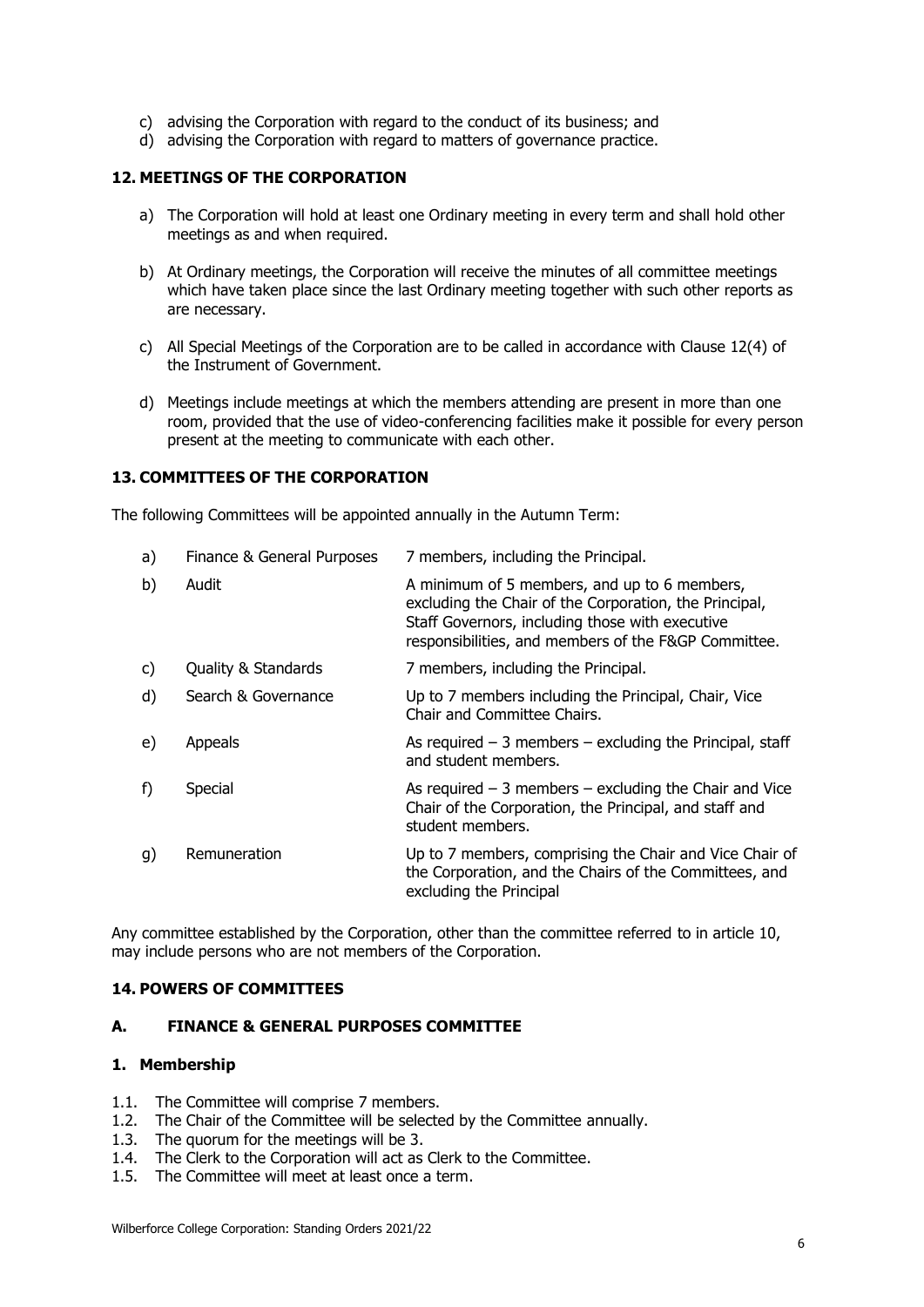1.6. Members of the Audit committee are not eligible to sit on this Committee.

#### **2. Terms of Reference**

#### **Advisory**

- 2.1. To consider and recommend the Annual Budget.
- 2.2. To consider and recommend Financial Regulations.
- 2.3. To consider and recommend Financial Procedures.
- 2.4. To consider and recommend expenditure on items costing more than £100,000.
- 2.5. To consider and recommend virement between budget headings of amounts exceeding £20,000.
- 2.6. To consider and recommend major variations of expenditure.
- 2.7. To consider and recommend on capital expenditure requirements including loans.
- 2.8. To consider and recommend on the College Accommodation strategy.
- 2.9. To consider and recommend college policies as per the current Eversheds guidance.

#### **Delegated**

- 2.10. To consider and approve virement between budget headings of amounts of over  $£1,000$  and up to and including £20,000 (Source: Minute 299 24.11.04).
- 2.11. To consider and approve the appointment of Bankers, Solicitors and other contractual arrangements.
- 2.12. To approve expenditure on items costing more than  $£50,000$  and up to  $£100,000$
- 2.13. To approve capital expenditure within the approved programme and monitor any capital projects.
- 2.14. To consider and approve any investment and borrowing arrangements.
- 2.15. To review the arrangements for securing value for money, solvency and safeguarding of assets.
- 2.16. To monitor College finances on the basis of monthly statements.
- 2.17. To consider and set the policy by which the tuition and other fees payable to the Corporation are determined.
- 2.18. To consider and monitor the Planned Maintenance Programme and to make appropriate recommendations.
- 2.19. To consider and monitor urgent maintenance matters.
- 2.20. To consider and approve college policies as per the current Eversheds guidance.

# **B AUDIT COMMITTEE**

- 1.1 The Committee shall comprise a minimum of 5 members, and up to 6 members, the majority of whom must be governors with an appropriate mix of skills and relevant, recent experience in risk management, finance and audit.
- 1.2 The financial statements auditor shall be entitled to attend and speak at all meetings of the Committee (but not to vote) where business relevant to them is being discussed. Senior management should also be invited to attend meetings of the Committee, particularly where their area of responsibility is under discussion, and shall be entitled to attend and speak at such meetings (but not to vote).
- 1.3 The Committee may invite the Corporation's advisers or other third parties to attend meetings of the Committee as appropriate (such persons shall not have a vote but shall be entitled to speak at the meeting).
- 1.4 The Principal, Staff Governors and other senior post holders may not be members of the Committee.
- 1.5 The Audit Committee will ensure it maintains its independence when considering the appointment of members.
- 1.6 In order to maximise the Committee's independence and objectivity, the following people shall not be eligible to sit on the Committee:
	- 1.6.1 Staff Governors, including those with executive responsibilities at senior level;
	- 1.6.2 members of the college financial management group or equivalent;
	- 1.6.3 the Chair of the Corporation;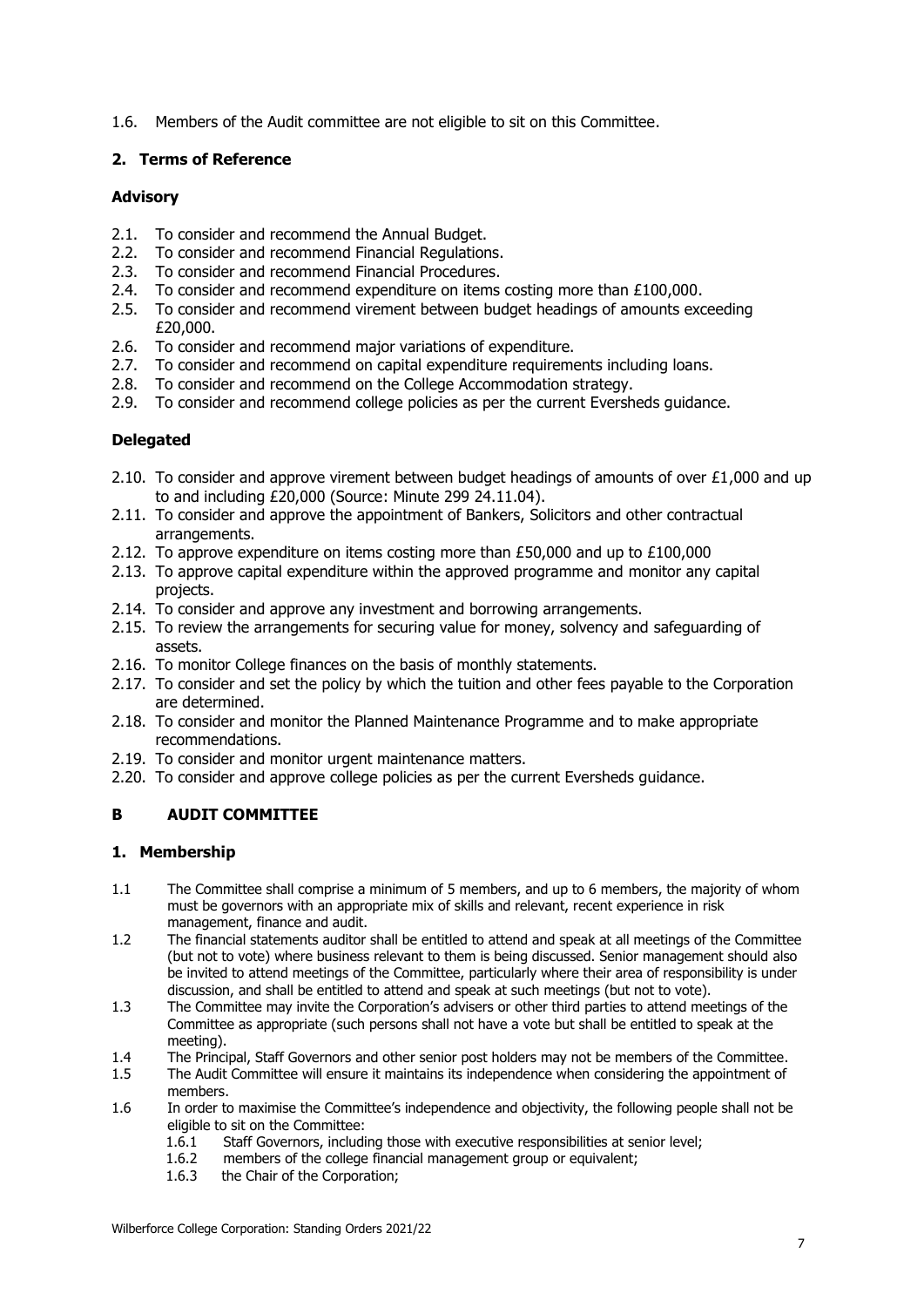- 1.6.4 governors who have significant interests in the college;
- 1.6.5 members of the Finance & General Purposes Committee.
- 1.7 The Chair of the Committee will be selected by the Committee annually.<br>1.8 The quorum for meetings of the Committee shall be three.
- 1.8 The quorum for meetings of the Committee shall be three.<br>1.9 The Clerk to the Corporation shall act as Clerk to the Comn
- 1.9 The Clerk to the Corporation shall act as Clerk to the Committee.<br>1.10 The Committee will meet at least once each term. The financial s
- The Committee will meet at least once each term. The financial statements auditor may request a meeting of the Committee if they consider that one is necessary and the Committee will endeavour to comply with such requests. In any event, the Committee must consider a minimum number of items of business each year for it to be able to function effectively, to be approved by the Corporation annually.
- 1.11 The Committee shall be entitled, whenever it is satisfied that it is appropriate to do so, to go into confidential session and (subject to the rules as to quoracy set out above) to exclude any, or all, participants and observers, except the Clerk to the Committee.
- 1.12 The Committee has the authority to investigate any activity within its terms of reference and has the right of access to obtain all the information and explanations it considers necessary from whatever source.
- 1.13 Co-opted members should not normally be appointed chairman of the Audit Committee.<br>1.14 The Committee will not adopt an executive role.
- The Committee will not adopt an executive role.

#### **2 Terms of reference**

- 2.1 To assess and provide the corporation with an opinion on the adequacy and effectiveness of the college's audit arrangements, framework of governance, risk management and control, and process for effective and efficient use of resources (value for money), the solvency of the college and safeguarding of assets.
- 2.2 To advise the corporation on the appointment, reappointment, dismissal and remuneration of the financial statements auditor and regularity auditors and other assurance providers and establish that all assurance providers adhere to relevant professional standards
- 2.3 Advise the corporation on the scope and objectives of the work of the financial statements auditor
- 2.4 To consider and advise the corporation on the audit strategy and annual audit plans<br>2.5 To monitor, within agreed timescales, the implementation of recommendations arising
- 2.5 To monitor, within agreed timescales, the implementation of recommendations arising from the management letters and reports of the financial statements and regularity auditor, and of any reports submitted by other providers of audit and assurance services to the college.
- 2.6 To establish and review in conjunction with college management, relevant annual performance measures and indicators, and to monitor the effectiveness of the financial statements auditor and decide, based on this review, whether the price and quality of the audit service provides value for money.
- 2.7 To produce an annual report for the corporation which summarises the committees activities and which includes the committees view of its own effectiveness and the committees opinion on the adequacy and effectiveness of the college's audit arrangements, framework of governance, risk management and control and process for securing value for money, efficiency and effectiveness.
- 2.8 To oversee the College's Risk Management functions and compliance with UK guidance on Corporate Governance.
- 2.9 To oversee the college's policies on fraud and irregularity and whistleblowing which ensure:
	- a) the proper, proportionate and independent investigation of all allegations and instances of fraud and irregularity and that the investigation outcomes are reported to the audit committee and the external auditors and that appropriate follow up action has been planned/actioned.
	- b) that all significant cases of fraud or suspected fraud or irregularity are reported to the chief executive of the appropriate funding body.
- 2.10 To inform the corporation of any additional services provided by the financial statements, regularity and other audit and assurance providers and explain how independence and objectivity were safeguarded.
- 2.11 The Audit Committee receives the annual financial statements.

# **C. QUALITY & STANDARDS COMMITTEE**

- 1.1. The Committee will comprise 7 members.
- 1.2. The Chair of the Committee will be selected by the Committee annually.
- 1.3. The quorum for the meetings of the Committee will be 3.
- 1.4. The Clerk to the Corporation will act as Clerk to the Committee.
- 1.5. The Committee will meet at least once a term.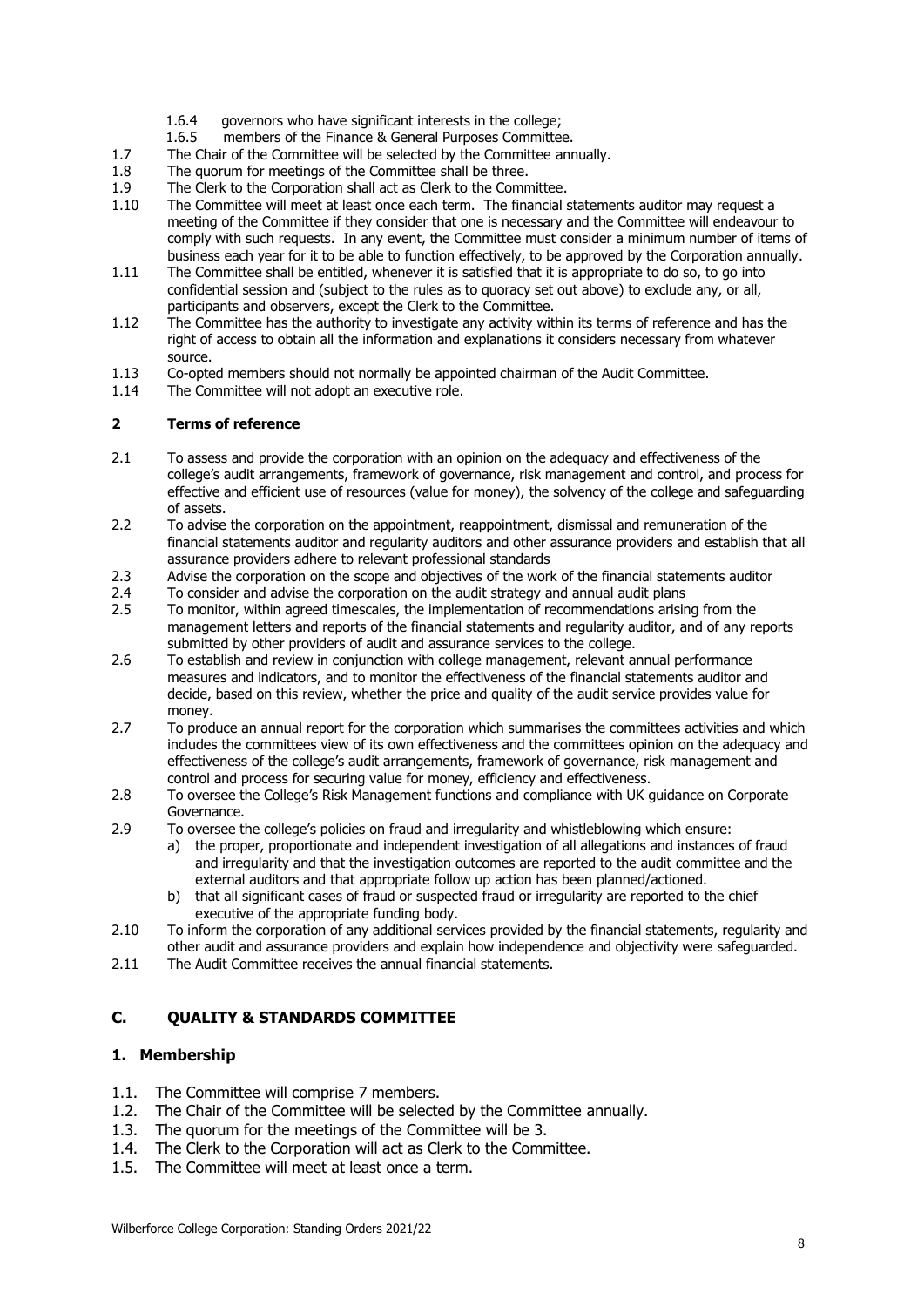#### **2. Terms of Reference**

#### **Advisory**

- 2.1. To advise the Corporation on matters of academic quality and performance of the College.<br>2.2. To advise the Corporation on targets relating to recruitment, success rates and destinations
- 2.2. To advise the Corporation on targets relating to recruitment, success rates and destinations.<br>2.3. To advise the Corporation on the College's Quality Strategy.
- To advise the Corporation on the College's Quality Strategy.
- 2.4. To consider and recommend college policies as per the current Eversheds guidance.

#### **Delegated**

- 2.5. To monitor the implementation of the College Development Plan.
- 2.6. To monitor quality assurance processes and receive the Self-Assessment and related action plans.
- 2.7. The Committee will receive reports on complaints and student disciplinary actions.
- 2.8. The Committee will receive and consider reports on students' achievements in addition to course outcomes, and monitor the work of the student council.
- 2.9. The Committee will review the Curriculum offer annually.
- 2.10. The Committee will review the College's 'skills for learning' performance annually.
- 2.11. To consider and approve college policies as per the current Eversheds guidance.

# **D. SEARCH & GOVERNANCE COMMITTEE**

#### **1. Membership**

- 1.1. The Committee may invite the Corporation's advisers or other third parties to attend meetings of the Committee as appropriate (such persons will not have a vote but will be entitled to speak at the meeting).
- 1.2. The Chair of the Corporation will be Chair of the Committee.
- 1.3. The Committee will meet at least once a year in the Autumn term, in advance of any Corporation meeting held.
- 1.4. The quorum for meetings of the Committee will be 3 members.
- 1.5. The Committee will comprise up to 7 members: including the Chair and Vice Chair of the Corporation, the Principal and all Committee Chairs.
- 1.6. The Clerk to the Corporation will act as Clerk to the Committee.

# **2. Terms of reference**

# **Advisory**

- 2.1. To consider and review all matters relating to governance and make recommendations to the Corporation as appropriate.
- 2.2. To review the quality and effectiveness of the Corporation's Governor training and development policy and review Governor training records and requirements annually.
- 2.3. To consider matters not already delegated by the Corporation to any other committee such as proposed amendments to the Instrument & Articles, review of Corporation policies.
- 2.4. To advise the Corporation on the appointment of all members of the Corporation other than the Principal.
- 2.5. To advise on the co-option of the co-opted members of the Corporation.
- 2.6. To advise on such other matters relating to membership and appointments as the Corporation may remit to the Committee; advising on appointments with regard to the current skill set of members and the requirements of the Corporation.
- 2.7. To advise the Corporation on the gender, ethnic origin and age of the members.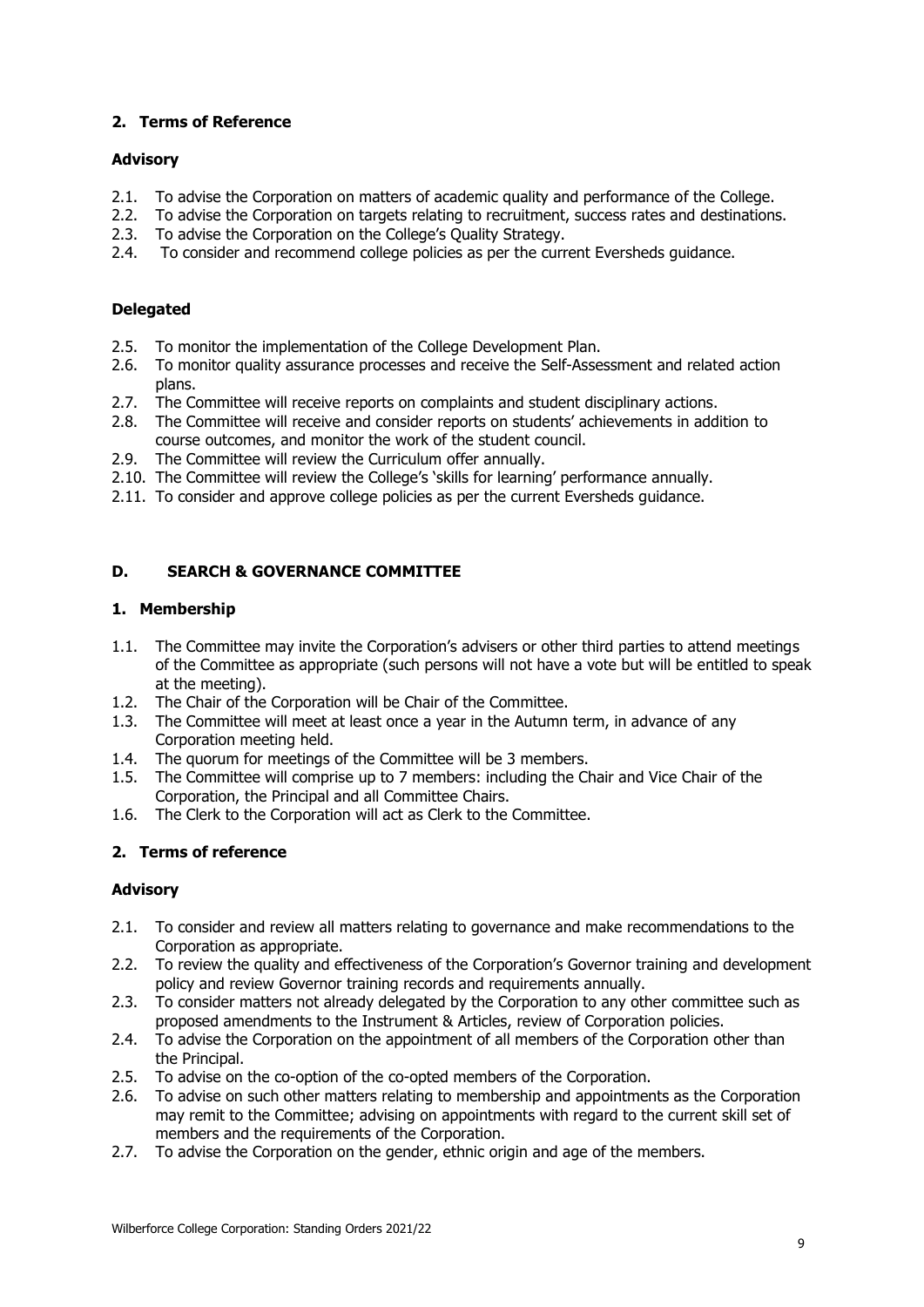2.8. To consider and advise the Corporation on the composition, balance and effectiveness of the Corporation and its Committees.

#### **Delegated**

- 2.9. To gather nominations in respect of vacancies on the Corporation and to determine and apply the processes whereby such nominations are screened and shortlisted.
- 2.10. To initiate searches for potential candidates.
- 2.11. To undertake a regular skills audit in order to test the range of skills and experience on the board of the Corporation.
- 2.12. To obtain external professional advice.
- 2.13. The Committee has specific authority as delegated by the Corporation from time to time / as and when appropriate.

#### **E. APPEALS COMMITTEE**

#### **1. Membership**

- 1.1. The Committee will be appointed by the Corporation, or in case of urgency by the Chair, and will comprise at least 3 members of the Corporation.
- 1.2. The Principal, co-opted external members, staff members and student members may not sit on the Committee. In addition, no person may sit on the Committee who has any interest in its findings or who has been involved in any way in an investigation or other disciplinary action leading up to the reference of the particular matter to the Committee, unless it is reasonably impractical to avoid. No person may sit on the Committee unless they are a member of the Corporation.
- 1.3. The Chair of the Committee will be selected by the Committee.
- 1.4. The quorum for meetings of the Committee will be 3.
- 1.5. The Committee will convene a meeting as soon as practicable after a reference to it and, in any event, within 10 working days.
- 1.6. The Clerk to the Corporation will act as Clerk to the Committee.

# **2. Terms of Reference**

#### **Delegated**

- 2.1. To hear appeals against dismissal or summary dismissal by the Principal or designated nominee.
- 2.2. To consider an appeal by a senior post holder against a decision made under the formal procedure of the Corporation's Grievance Procedure for Senior Post Holders regarding a grievance or complaint and decide upon the outcome of the appeal.
- 2.3. To consider an appeal by a senior post holder against any oral warning, written warning or final written warning made under the formal procedure of the Corporation's Disciplinary Procedure for Senior Post Holders and decide the outcome of the appeal.

# **F. SPECIAL COMMITTEE**

- 1.1. The Committee will comprise 3 members of the Corporation.
- 1.2. The Chair of the Corporation, the Vice Chair of the Corporation, the Principal, co-opted external members, staff members and student members may not sit on the Committee. In addition, no person may sit on the Committee who has any interest in its findings or who has been involved in any way in an investigation or other disciplinary action leading up to the reference of the particular matter to the Committee, unless it is reasonably impractical to avoid. No person may sit on the Committee unless they are a member of the Corporation.
- 1.3. The Chair of the Committee will be selected by members of the Committee.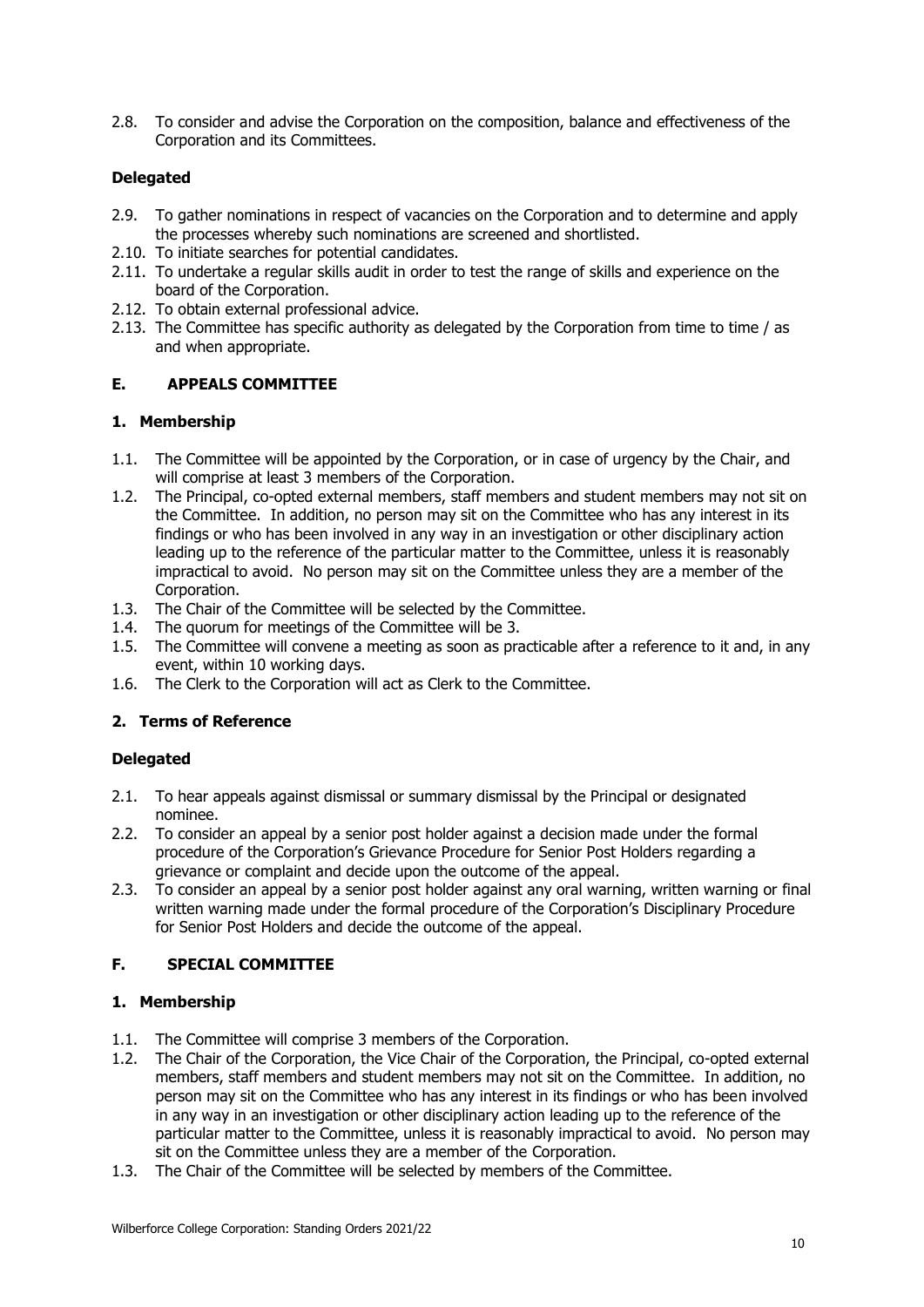- 1.4. The quorum for meetings of the Committee will be 3.
- 1.5. The Committee will convene a meeting as soon as practicable after a reference to it and, in any event, within 7 working days.
- 1.6. The Clerk to the Corporation will act as Clerk to the Committee.

#### **2. Terms of Reference**

#### **Delegated**

- 2.1. To examine the case for the dismissal of a senior post holder referred to the Committee by the Chair of the Corporation, the Vice Chair of the Corporation, or a majority of the members of the Corporation.
- 2.2. To give the person whose dismissal is to be considered the right to make representations. The representations, which may be made in writing, may also be made orally, for which purpose the person whose dismissal is to be considered may be accompanied and represented by a friend.
- 2.3. After hearing or reading any such representations, to prepare a written report for consideration by the Corporation, a copy of which will be sent to the person to whom it relates. Such written report will be prepared within two months of the mandate on which the Special Committee was convened. Where it is impracticable for the committee to prepare its report during that period it will, during that period, prepare an interim report a copy of which will be sent to the person to whom it relates and which will contain a timetable for the preparation of the full report.

### **G. REMUNERATION COMMITTEE**

#### **1. Membership**

- 1.1. The Committee shall comprise of up to 7 members: the Chair of the Corporation, Chairs of other Committees (unless the Chair of a committee is a Staff Governor in which case another committee member will be chosen) and Vice Chair of the Corporation. The Principal may not be a member of the Committee.
- 1.2. The Chair of the Committee will be selected by members of the Committee, but should not be the Chair of the Corporation.
- 1.3. The Clerk to the Corporation will act as the Clerk to the Committee.
- 1.4. The quorum for meetings of the Committee will be 3.
- 1.5. The Committee will meet at least annually.

# **2. Terms of Reference**

#### **Delegated**

- 2.1. The Committee will receive the appraisal outcomes from the appraisal of Senior Post Holders and the Clerk.
- 2.2. The Committee will consider and approve the conditions of service and remuneration of Senior Post Holders and the Clerk to the Corporation.

# **15. MEMBERSHIP OF COMMITTEES**

- a) Every vacancy on a committee of the Corporation will be notified to the Corporation by the Clerk at the next meeting to be held after the vacancy occurs with a view to the Corporation making such appointment as they think fit at that or any subsequent meeting.
- b) Any member of a committee may resign membership of that committee by notice, in writing, to the Clerk to the Corporation which will become immediately effective.

# **16. QUORUMS**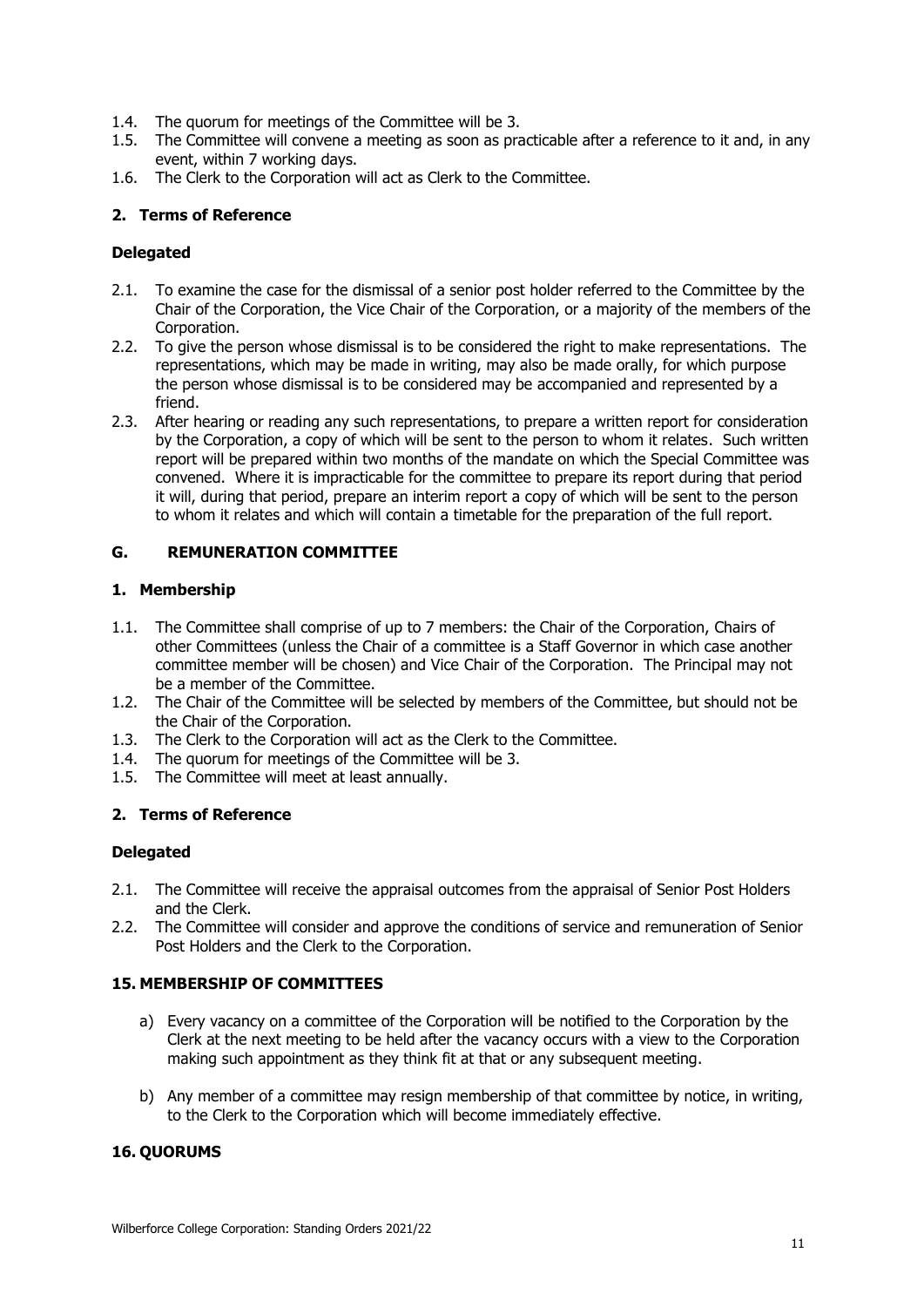- a) The quorum for meetings of the Corporation will be 8 in accordance with clause 13 (1) of the Instrument of Government.
- b) The quorums for meetings of Committees of the Corporation will be:

|      | Finance & General Purposes | 3 members |
|------|----------------------------|-----------|
| ii.  | Audit                      | 3 members |
| iii. | Quality & Standards        | 3 members |
| iv.  | Search & Governance        | 3 members |
| v.   | Appeals                    | 3 members |
| vi.  | Special                    | 3 members |
| vii. | Remuneration               | 3 members |

# **17. PROCEEDINGS OF MEETINGS**

- a) The Chair of the Corporation/Committee will be responsible for the conduct of debate during meetings and will ensure that a reasoned decision is reached at the conclusion of each matter under consideration.
- b) Every question to be decided at a meeting of the Corporation will be determined by a majority of the votes of the members present and voting on the question. Where there is an equal division of votes, the Chair will have a second or casting vote. The method of voting at Corporation and Committee meetings will be by show of hands.
- c) A member may not vote by proxy.
- d) No resolution may be rescinded or varied at a subsequent meeting unless consideration of the rescission or variation is a specific item of business on the agenda for that meeting.
- e) The Corporation allows for decisions to be taken by written resolution (including via email), which must be circulated at least 5 working days in advance for consideration and response by Governors. A response of 50% shall prevail for a written resolution and shall be binding as any decision taken at the Corporation/Committee meeting. Written resolutions will only be used in exceptional circumstances (where detriment to the College could occur if a resolution was not achieved) and with the approval of the Chair of the Corporation/Committee. The Clerk shall report the results of any vote via written resolution to the next meeting of the Corporation/Committee.

# **18. WITHDRAWAL FROM MEETINGS**

Members of the Corporation, the Clerk to the Corporation and members of the staff of the College will withdraw from Meetings of the Corporation and its Committees if required to do so in accordance with Clause 14 (5) of the Instrument of Government.

# **19. ASSESSMENT OF CORPORATION PERFORMANCE**

In order to promote effective governance, members of the Corporation will carry out a regular review of the performance by the Corporation of its duties and responsibilities, as part of a continuing and critical process of self-evaluation.

# **20. NOTICE OF MEETINGS**

a) A Schedule of proposed meetings of the Corporation and its committees will be prepared by the Clerk and approved by the Corporation at the ordinary meeting held in the summer term each year, but this will not prevent any meeting of the Corporation or its Committees being summoned by separate notice by the Clerk.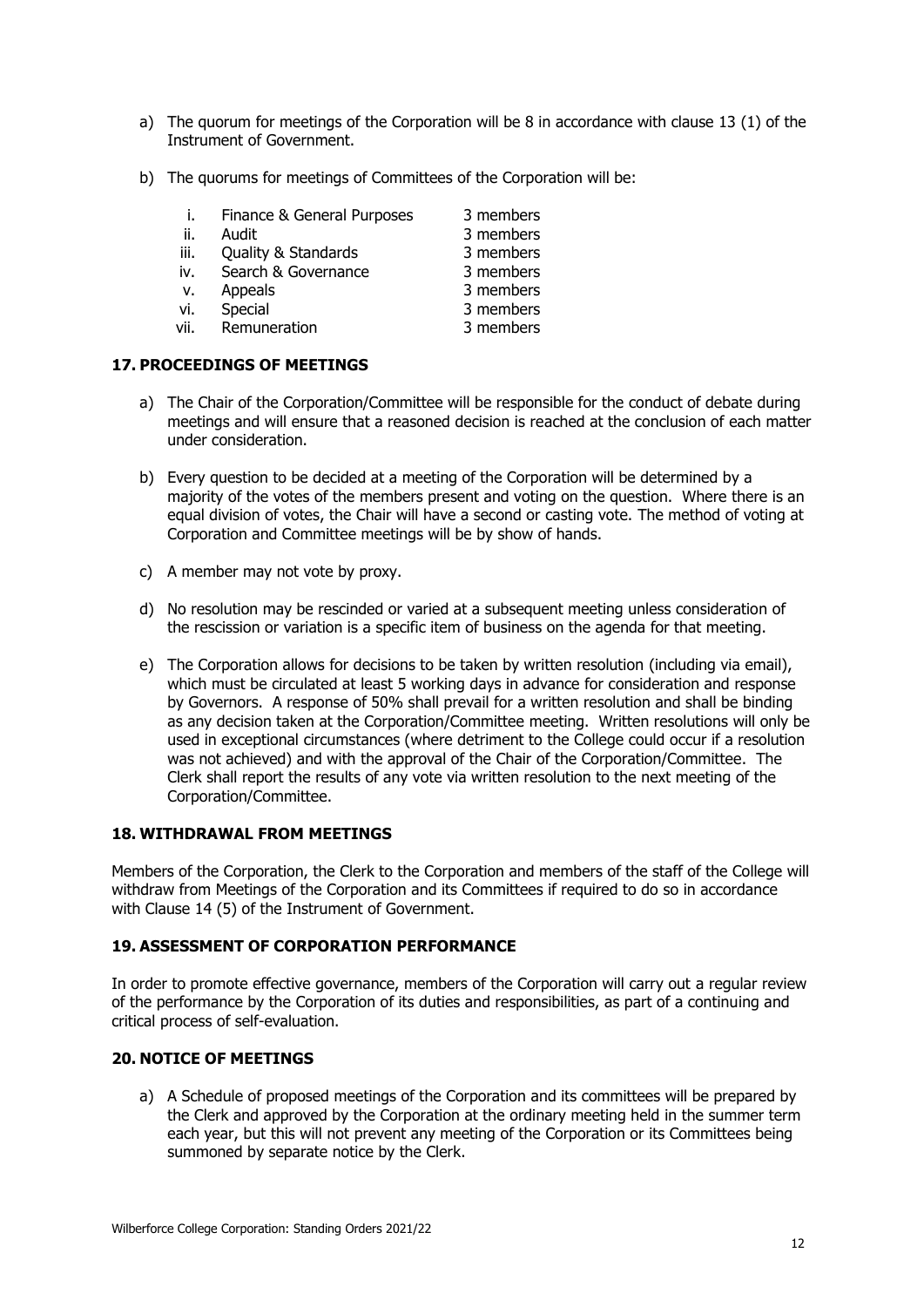- b) The Clerk will prepare and send a copy or link to an agenda and reports for every meeting to each member of the Corporation or committee, 7 days before the meeting where practicable.
- c) Reports may also be sent out following circulation of the agenda or circulated at the meeting provided that the item appears on the agenda. No report will be circulated at the meeting if it is not shown on the agenda unless the Chair of the Corporation or Committee decides that it should be considered as a matter of urgency.

#### **21. INTERESTS OF MEMBERS**

- a) A Register of Direct and Indirect Interests of Members will be maintained by the Clerk to the Corporation in the form decided by the Corporation.
- b) Any Member having an interest in any matter under discussion will disclose that interest, will not take part in any discussion nor form part of the quorum and will not vote on any such matter.

#### **22. MINUTES OF COMMITTEE AND CORPORATION MEETINGS**

a) Corporation meetings:

The Clerk will prepare draft minutes of each meeting and will submit them to the Chair of the Corporation for approval. Once approved, the minutes will be made available to members of the Corporation for perusal and become the minutes for confirmation as a correct record at the next ordinary meeting. No discussion will take place on the minutes (whether circulated or read) except upon a question of their accuracy. Any amendments to the minutes will usually be recorded and then confirmed as a true and accurate record of the meeting. The minutes, once approved by the Chair, will be placed on the College website in accordance with Instrument 17(3).

- b) Committee meetings:
	- i. The Clerk will prepare draft minutes of each meeting and will submit them to the Chair of the Committee for approval. Once approved, the minutes will be made available to members of the Corporation for perusal and become the minutes for confirmation as a correct record at the next meeting of that Committee. No discussion will take place on the minutes (whether circulated or read) except upon a question of their accuracy.
	- ii. Any amendments to the minutes will be recorded and then confirmed as a true and accurate record of the meeting.
	- iii. The minutes of committee meetings will be submitted to the next meeting of the Corporation. The minutes will be received except those where there are recommendations for approval and adoption. The minutes, once approved by the Chair, will be placed on the College website in accordance with Article 8 (a).
- c) Agendas, reports and minutes of meetings of the Corporation and its committees (excluding certain confidential items) are available for inspection by members of the public during normal office hours of the College.
- d) Minutes which the Corporation decide will be treated as confidential will be so recorded and may not be available to members of the public and will not be discussed outside meetings of the Corporation in accordance with Clause 17 (2) of the Instrument of Government. In the interests of openness the Corporation will review any confidential items annually in accordance with Nolan 89.
- e) In accordance with Clause 17 (3) of the Instrument of Government and Clause 8 (b) of the Articles of Government the Corporation shall ensure that a copy of the draft or signed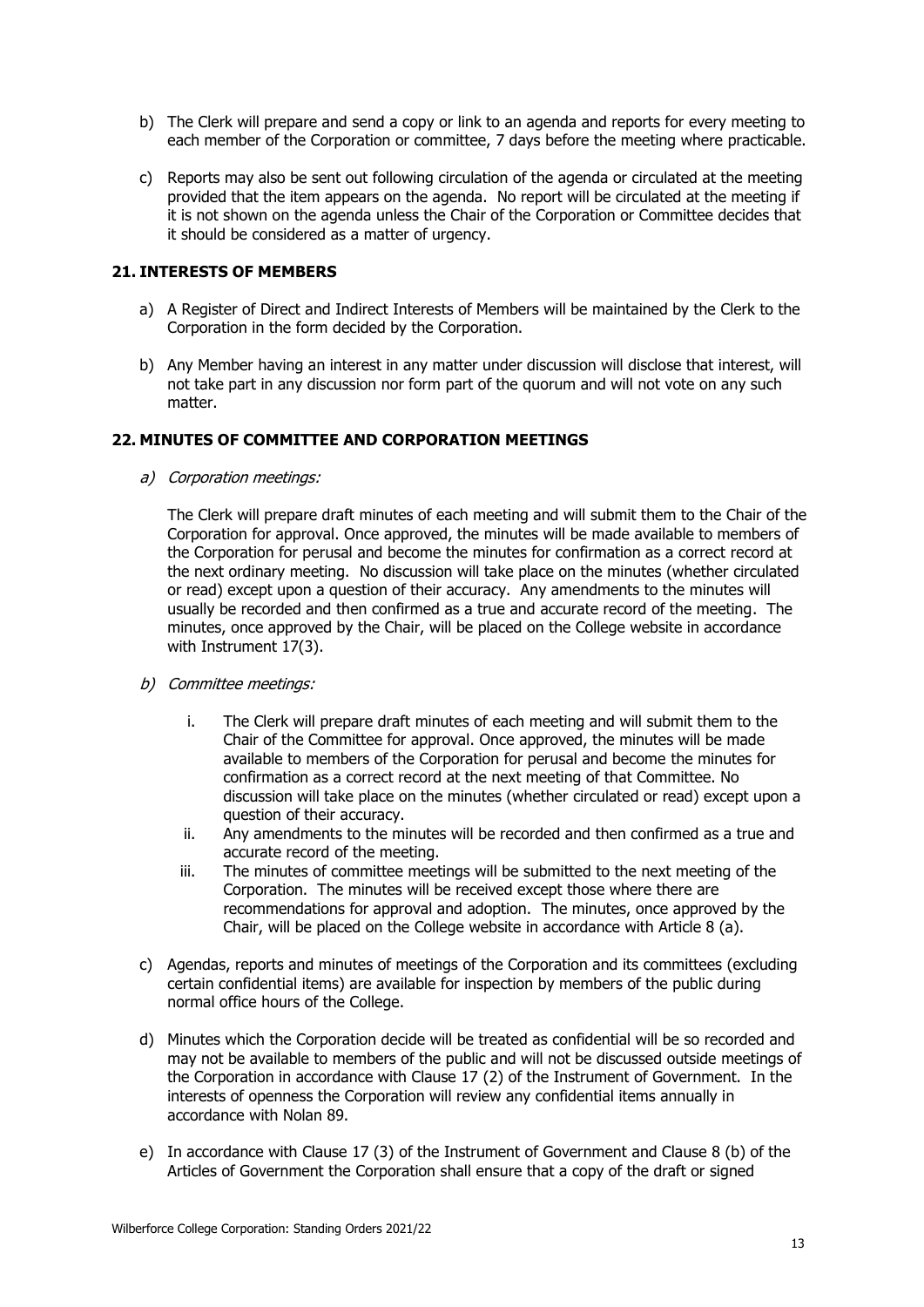minutes of meetings of every meeting of the Corporation and its' committees shall be placed on the college website for a minimum of 12 months.

# **23. WRITTEN REPORTS**

- a) Written reports received by committees at their meetings will be made available for perusal by all members of the Corporation on request to the Clerk, but will not otherwise be circulated to members of the Corporation unless the Chair of the committee or the Principal considers that circulation of an individual report would either:
	- i. assist Members in reaching a decision on an item being reported as a recommendation, or
	- ii. is otherwise desirable in the interests of keeping Members of the Corporation informed on any item.

#### **24. CODE OF CONDUCT**

Members of the Corporation will abide by the Code of Conduct approved by the Corporation.

#### **25. ADMISSION OF PUBLIC AND PRESS**

In accordance with Instrument 16, the meetings of the Corporation and its committees will made be open to attendance by members of the public / press subject to approval from the Corporation. Requests must be made in writing to the Clerk at least seven days in advance of the meeting for consideration and a decision will be made by the Chair of the Corporation and Vice-Chair of the Corporation (for Corporation meetings) or by the Chair of the Corporation and Chair of the Committee (for committee meetings). The Corporation shall determine the exclusion of items available for public inspection, including minutes and supporting papers (Instrument 17(2)) and has the discretion to exclude attendees from meetings for any item of business which are deemed confidential or where a declaration of interest is disclosed. Those excluded have no right of access to minutes (or papers) dealing with these items.

#### **26. CONFIDENTIAL REPORTING (WHISTLEBLOWING)**

Any person who considers that a matter needs to be investigated in a confidential manner will proceed under the College's approved Confidential Reporting Procedure.

#### **27. RULES AND BYE-LAWS**

The Corporation will have the power to make rules and byelaws concerning such matters with regard to the government and conduct of the College as they will think fit. Such rules and bye-laws will be subject to the provisions of the Instrument and Articles of Government.

#### **28. CLERK'S RESPONSIBILITIES WHERE GOVERNORS ACT BEYOND THEIR POWERS**

In accordance with the Financial Memorandum, where the Clerk considers that the Corporation or any of its members intend to act beyond their powers, the Clerk is authorised to obtain legal advice on such issues without the agreement of the College management or the Corporation. The Corporation adopts the guidance within the Financial Memorandum that such action should not provide grounds for dismissal or disciplinary action against the Clerk.

# **29. INDEPENDENT PROFESSIONAL ADVICE FOR MEMBERS OF THE CORPORATION**

The Corporation shall have the right to take advice from the College's advisors or if necessary, at the Corporation's expense, independent advisors on any matters concerning the exercise of their powers, procedures, conduct of business and governance practice. The Corporation shall authorise the Clerk to commission professional advice and give prior written notice to the Clerk of the intention to seek